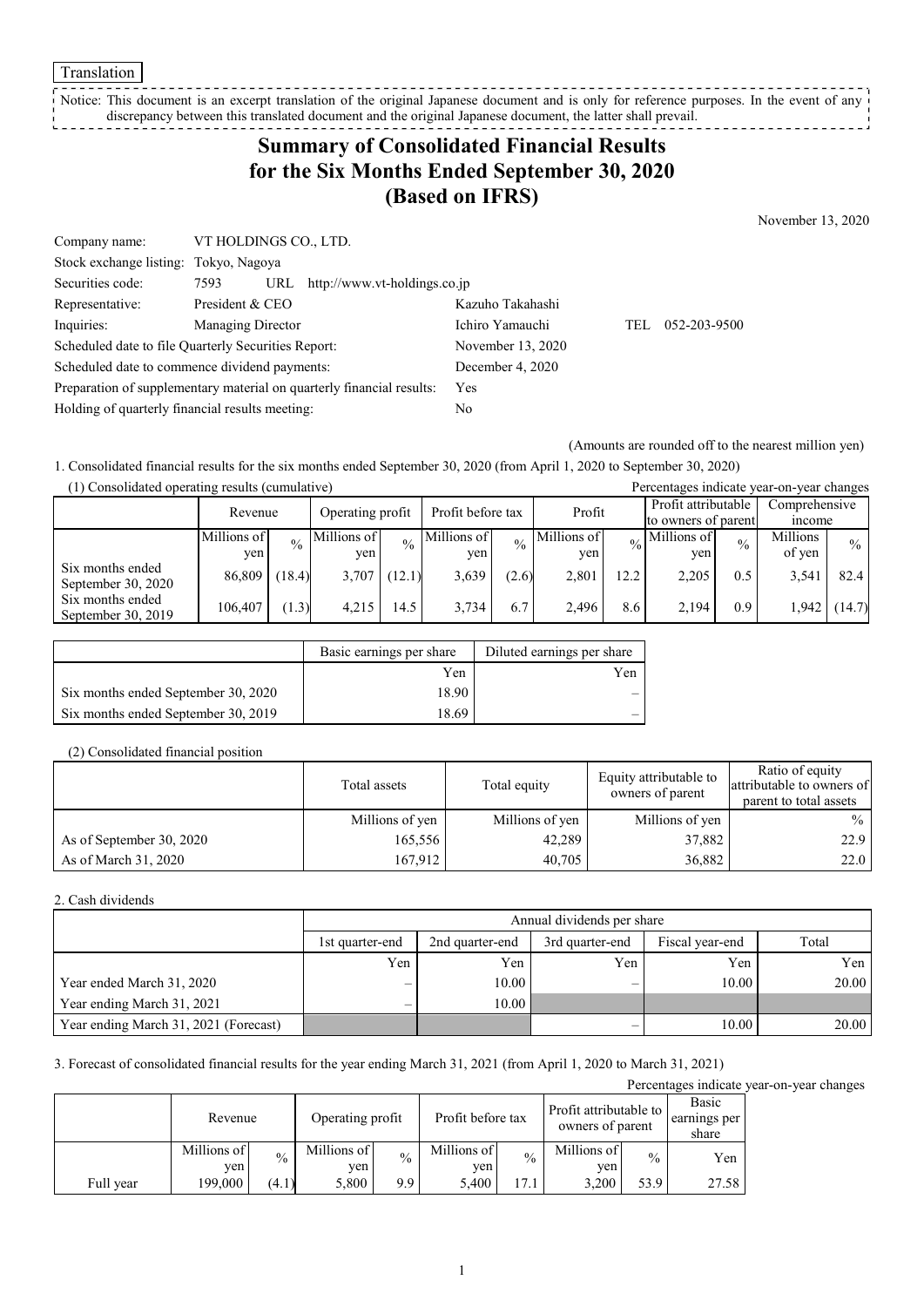| 4. Notes                                                                                                                                                                         |                |                    |
|----------------------------------------------------------------------------------------------------------------------------------------------------------------------------------|----------------|--------------------|
| (1) Changes in significant subsidiaries during the six months ended September 30, 2020<br>(changes in specified subsidiaries resulting in the change in scope of consolidation): | No.            |                    |
| (2) Changes in accounting policies and changes in accounting estimates                                                                                                           |                |                    |
| Changes in accounting policies required by IFRS:                                                                                                                                 | No             |                    |
| Changes in accounting policies due to other reasons:                                                                                                                             | No.            |                    |
| Changes in accounting estimates:                                                                                                                                                 | N <sub>o</sub> |                    |
| (3) Number of issued shares (ordinary shares)                                                                                                                                    |                |                    |
| Total number of issued shares at end of period (including treasury shares)                                                                                                       |                |                    |
| 119.381.034 shares<br>As of September 30, 2020<br>As of March 31, 2020                                                                                                           |                | 119,381,034 shares |
| Number of treasury shares at end of period                                                                                                                                       |                |                    |
| As of March 31, 2020<br>As of September 30, 2020<br>$4,026,580$ shares                                                                                                           |                | 2,026,580 shares   |
| Average number of shares during period (cumulative from the beginning of the fiscal year)                                                                                        |                |                    |

|                                     | ------                                                 |                     |
|-------------------------------------|--------------------------------------------------------|---------------------|
| Six months ended September 30, 2020 | 116.672.815 shares Six months ended September 30, 2019 | $-254454$<br>shares |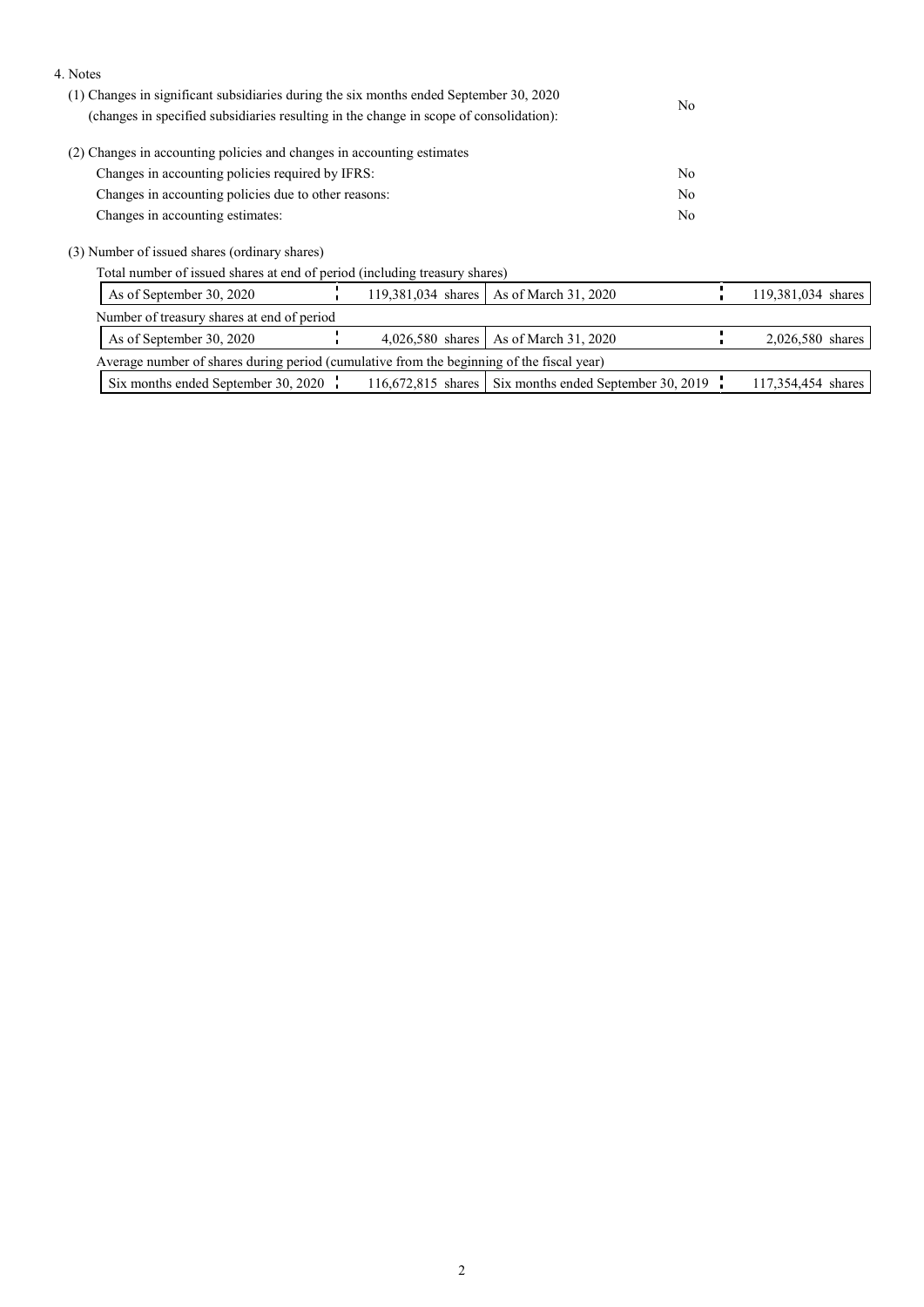# **Condensed quarterly consolidated financial statements**

|                                               | As of March 31, 2020 | As of September 30, 2020 |
|-----------------------------------------------|----------------------|--------------------------|
|                                               | Millions of yen      | Millions of yen          |
| Assets                                        |                      |                          |
| Current assets                                |                      |                          |
| Cash and cash equivalents                     | 9,490                | 10,778                   |
| Trade and other receivables                   | 16,853               | 14,843                   |
| Other financial assets                        | 90                   | 74                       |
| Inventories                                   | 37,935               | 35,990                   |
| Other current assets                          | 4,694                | 4,621                    |
| Total current assets                          | 69,063               | 66,306                   |
| Non-current assets                            |                      |                          |
| Property, plant and equipment                 | 62,286               | 61,874                   |
| Goodwill                                      | 12,624               | 12,702                   |
| Intangible assets                             | 700                  | 661                      |
| Investment property                           | 6,730                | 6,894                    |
| Investments accounted for using equity method | 8,533                | 8,613                    |
| Other financial assets                        | 6,630                | 7,327                    |
| Deferred tax assets                           | 1,223                | 1,050                    |
| Other non-current assets                      | 122                  | 129                      |
| Total non-current assets                      | 98,849               | 99,251                   |
| Total assets                                  | 167,912              | 165,556                  |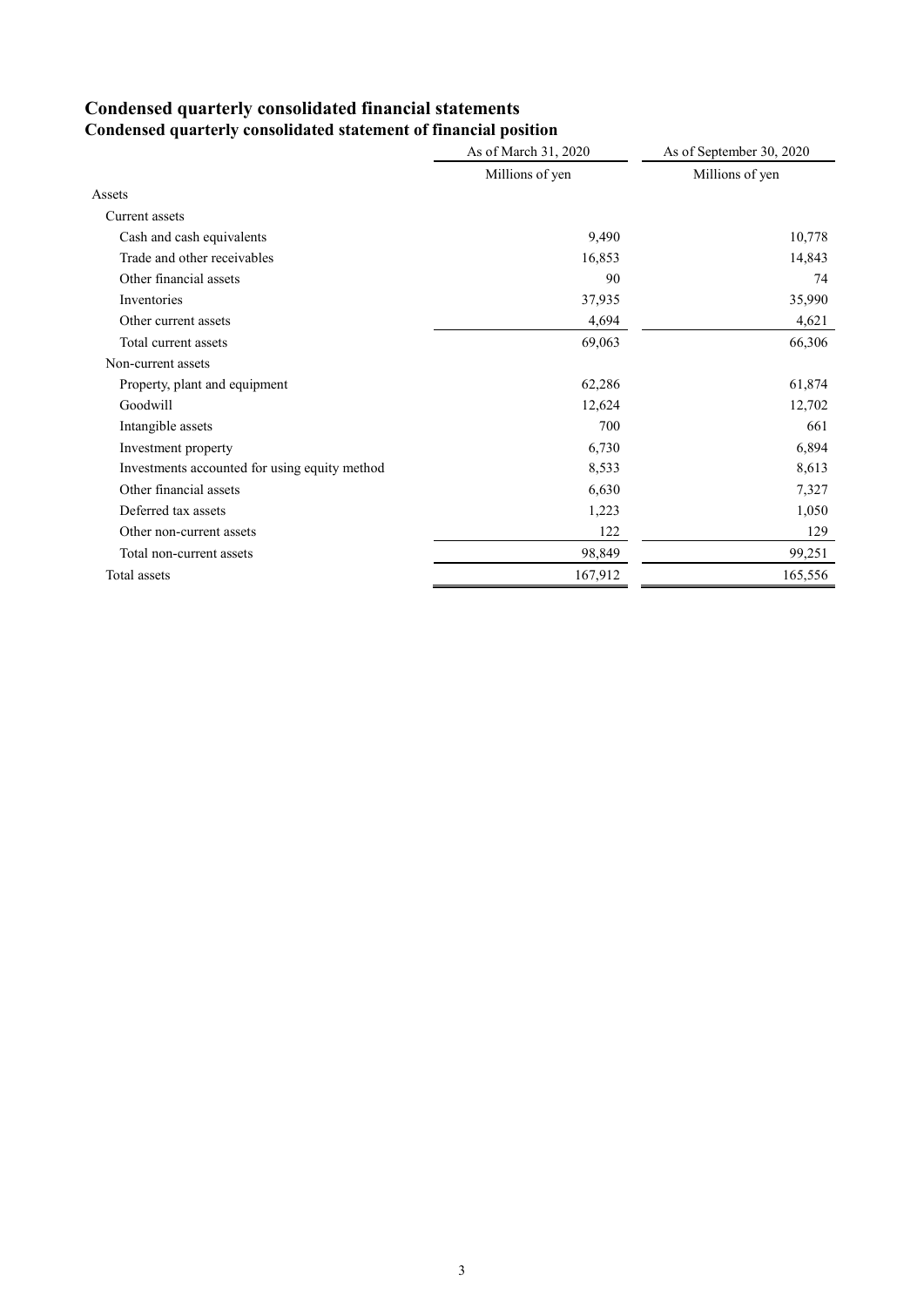|                                               | As of March 31, 2020 | As of September 30, 2020 |  |
|-----------------------------------------------|----------------------|--------------------------|--|
|                                               | Millions of yen      | Millions of yen          |  |
| Liabilities and equity                        |                      |                          |  |
| Liabilities                                   |                      |                          |  |
| <b>Current</b> liabilities                    |                      |                          |  |
| Bonds and borrowings                          | 32,110               | 32,945                   |  |
| Trade and other payables                      | 40,279               | 30,894                   |  |
| Other financial liabilities                   | 5,763                | 5,613                    |  |
| Income taxes payable                          | 864                  | 887                      |  |
| <b>Contract liabilities</b>                   | 8,873                | 9,416                    |  |
| Other current liabilities                     | 2,270                | 3,053                    |  |
| Total current liabilities                     | 90,160               | 82,807                   |  |
| Non-current liabilities                       |                      |                          |  |
| Bonds and borrowings                          | 13,970               | 19,012                   |  |
| Other financial liabilities                   | 19,375               | 17,640                   |  |
| Provisions                                    | 497                  | 516                      |  |
| Deferred tax liabilities                      | 1,639                | 1,688                    |  |
| Other non-current liabilities                 | 1,565                | 1,604                    |  |
| Total non-current liabilities                 | 37,046               | 40,460                   |  |
| <b>Total liabilities</b>                      | 127,207              | 123,267                  |  |
| Equity                                        |                      |                          |  |
| Share capital                                 | 4,297                | 4,297                    |  |
| Capital surplus                               | 2,847                | 2,850                    |  |
| Treasury shares                               | (272)                | (1,028)                  |  |
| Other components of equity                    | (146)                | 114                      |  |
| Retained earnings                             | 30,156               | 31,648                   |  |
| Total equity attributable to owners of parent | 36,882               | 37,882                   |  |
| Non-controlling interests                     | 3,823                | 4,408                    |  |
| Total equity                                  | 40,705               | 42,289                   |  |
| Total liabilities and equity                  | 167,912              | 165,556                  |  |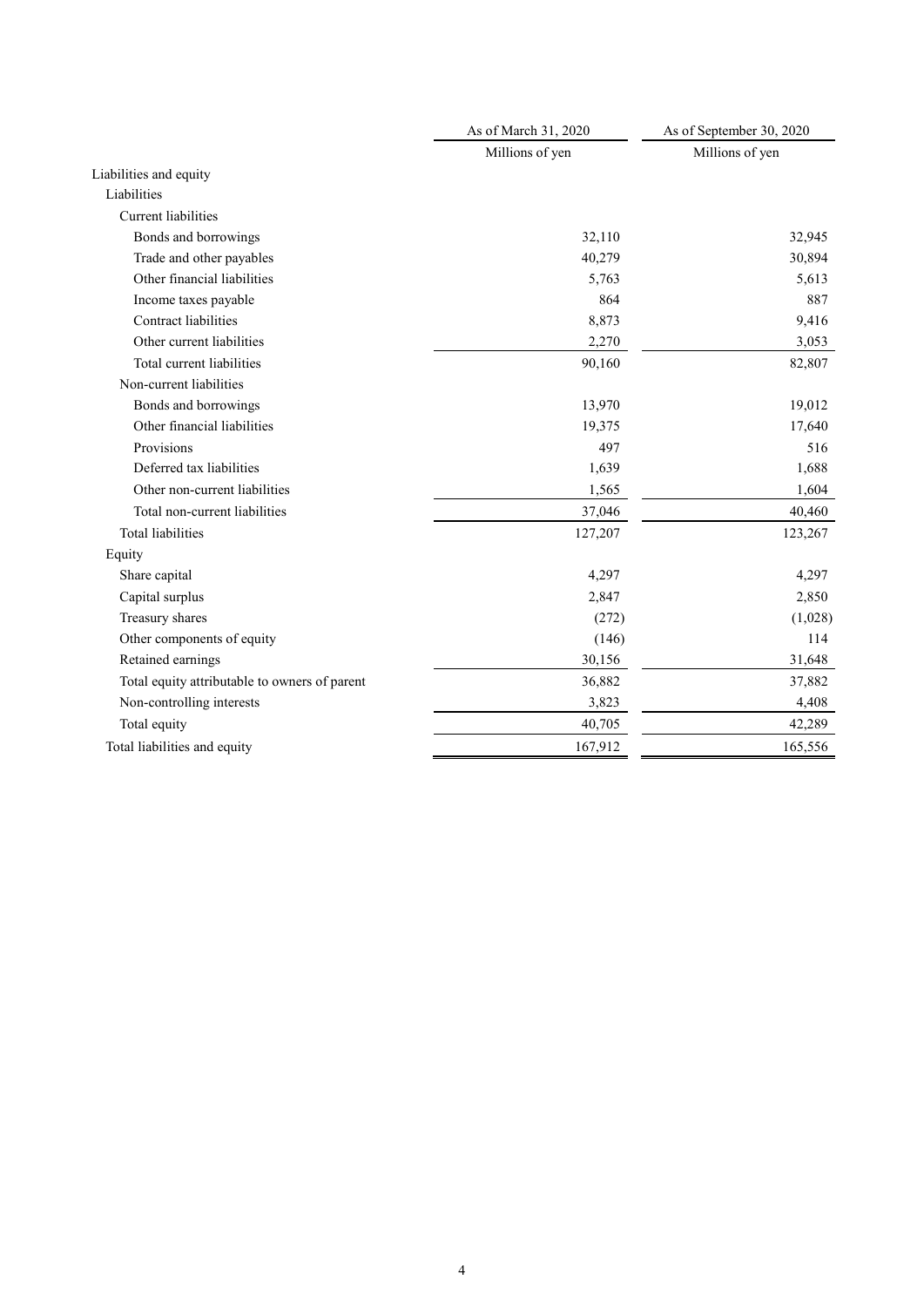### **Condensed quarterly consolidated statements of income and condensed quarterly consolidated statements of comprehensive income**

**Condensed quarterly consolidated statements of income**

|                                                                     | Six months ended   | Six months ended   |
|---------------------------------------------------------------------|--------------------|--------------------|
|                                                                     | September 30, 2019 | September 30, 2020 |
|                                                                     | Millions of yen    | Millions of yen    |
| Revenue                                                             | 106,407            | 86,809             |
| Cost of sales                                                       | 88,861             | 72,385             |
| Gross profit                                                        | 17,546             | 14,423             |
| Selling, general and administrative expenses                        | 13,583             | 12,616             |
| Other income                                                        | 307                | 1,958              |
| Other expenses                                                      | 54                 | 59                 |
| Operating profit                                                    | 4,215              | 3,707              |
| Finance income                                                      | 59                 | 154                |
| Finance costs                                                       | 642                | 395                |
| Share of profit of investments accounted for using equity<br>method | 103                | 172                |
| Profit before tax                                                   | 3,734              | 3,639              |
| Income tax expense                                                  | 1,238              | 838                |
| Profit                                                              | 2,496              | 2,801              |
| Profit attributable to                                              |                    |                    |
| Owners of parent                                                    | 2,194              | 2,205              |
| Non-controlling interests                                           | 302                | 596                |
| Profit                                                              | 2,496              | 2,801              |
| Earnings per share                                                  |                    |                    |
| Basic earnings per share                                            | 18.69              | 18.90              |
| Diluted earnings per share                                          |                    |                    |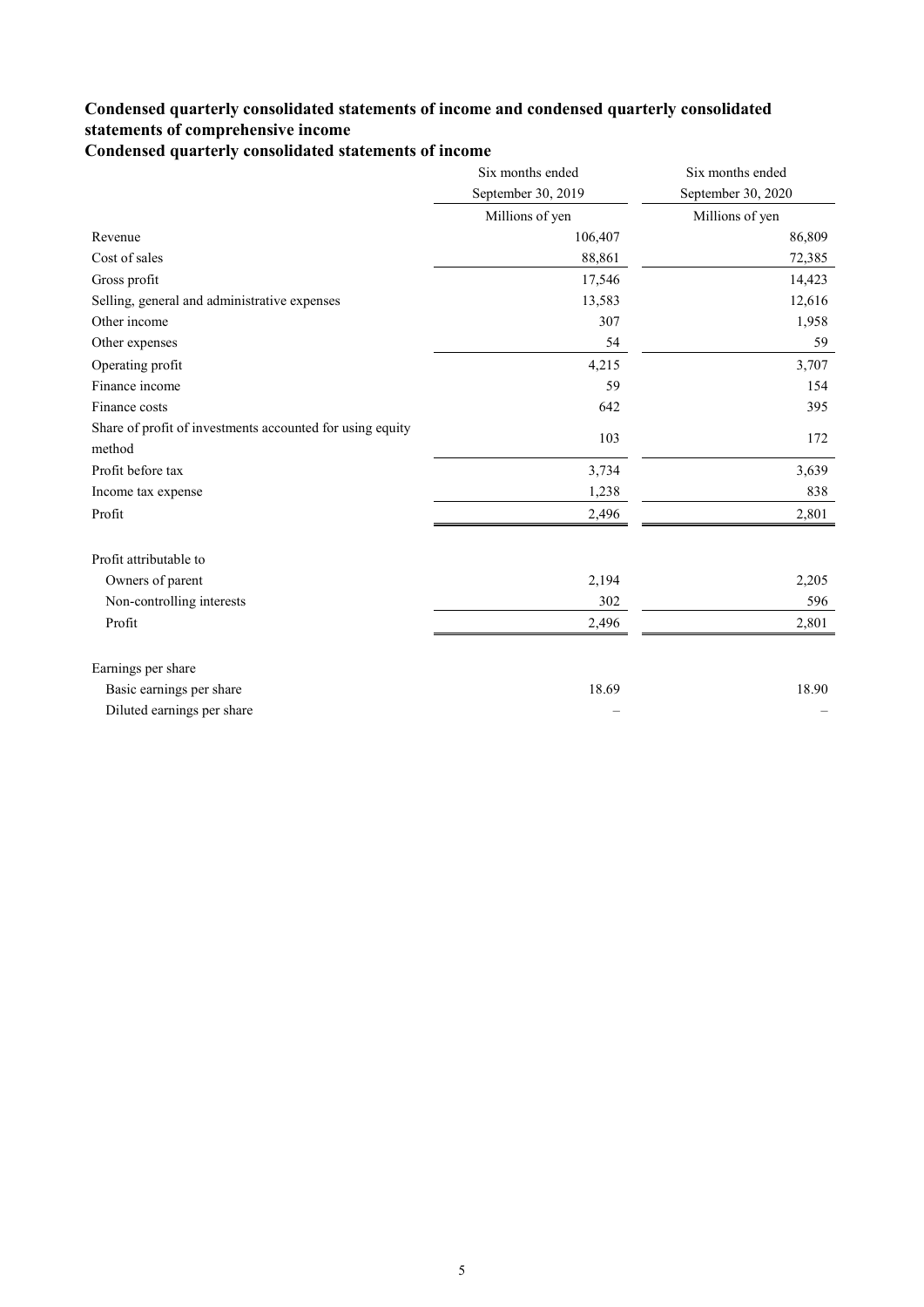### **Condensed quarterly consolidated statements of comprehensive income**

|                                                           | Six months ended   | Six months ended   |  |
|-----------------------------------------------------------|--------------------|--------------------|--|
|                                                           | September 30, 2019 | September 30, 2020 |  |
|                                                           | Millions of yen    | Millions of yen    |  |
| Profit                                                    | 2,496              | 2,801              |  |
| Other comprehensive income                                |                    |                    |  |
| Items that will not be reclassified to profit or loss     |                    |                    |  |
| Net change in fair value of equity instruments            |                    |                    |  |
| designated as measured at fair value through other        | (48)               | 458                |  |
| comprehensive income                                      |                    |                    |  |
| Share of other comprehensive income of investments        | 1                  | 6                  |  |
| accounted for using equity method                         |                    |                    |  |
| Total of items that will not be reclassified to profit or |                    | 464                |  |
| loss                                                      | (47)               |                    |  |
| Items that may be reclassified to profit or loss          |                    |                    |  |
| Exchange differences on translation of foreign            |                    | 281                |  |
| operations                                                | (512)              |                    |  |
| Share of other comprehensive income of investments        | 4                  |                    |  |
| accounted for using equity method                         |                    | (5)                |  |
| Total of items that may be reclassified to profit or loss | (507)              | 276                |  |
| Other comprehensive income                                | (554)              | 740                |  |
| Comprehensive income                                      | 1,942              | 3,541              |  |
| Comprehensive income attributable to                      |                    |                    |  |
| Owners of parent                                          | 1,654              | 2,929              |  |
| Non-controlling interests                                 | 287                | 613                |  |
| Comprehensive income                                      | 1,942              | 3,541              |  |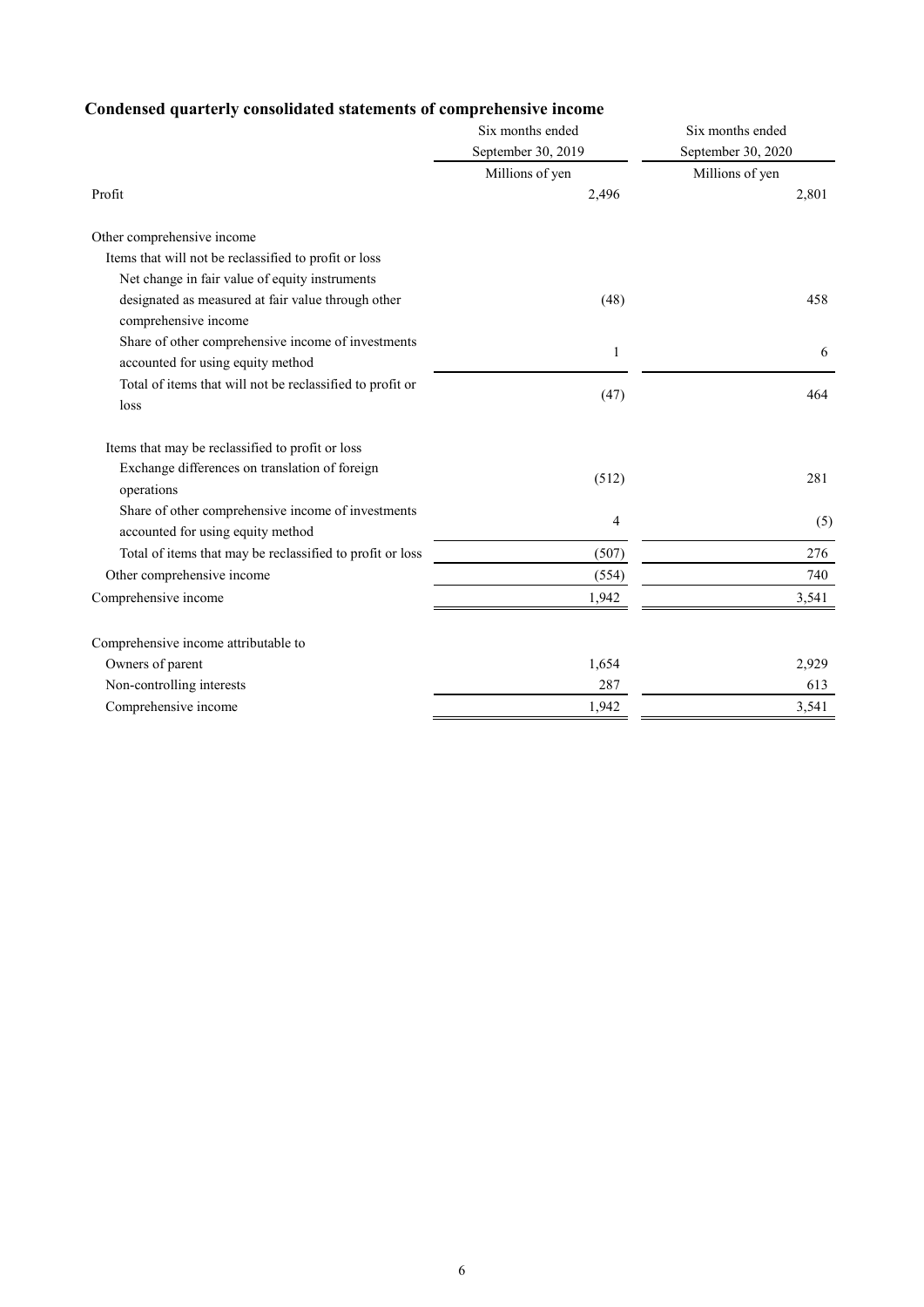#### **Condensed quarterly consolidated statement of changes in equity**

Six months ended September 30, 2019 (from April 1, 2019 to September 30, 2019)

|                                        |                                                                                           |                   | Equity attributable to owners of parent |                                                                       |                                |                 |
|----------------------------------------|-------------------------------------------------------------------------------------------|-------------------|-----------------------------------------|-----------------------------------------------------------------------|--------------------------------|-----------------|
|                                        |                                                                                           |                   |                                         | Other components of equity                                            |                                |                 |
|                                        | Share capital                                                                             | Capital surplus   | Treasury shares                         | Exchange<br>differences on<br>translation of<br>foreign<br>operations | Share<br>acquisition<br>rights |                 |
|                                        | Millions of yen                                                                           | Millions of yen   | Millions of yen                         | Millions of yen                                                       | Millions of yen                |                 |
| Balance at April 1, 2019               | 4,297                                                                                     | 2,843             | (272)                                   | 189                                                                   | 141                            |                 |
| Accounting change                      |                                                                                           |                   |                                         |                                                                       |                                |                 |
| Restated balance                       | 4,297                                                                                     | 2,843             | (272)                                   | 189                                                                   | 141                            |                 |
| Profit                                 |                                                                                           |                   |                                         |                                                                       |                                |                 |
| Other comprehensive income             |                                                                                           |                   |                                         | (488)                                                                 |                                |                 |
| Comprehensive income                   |                                                                                           |                   |                                         | (488)                                                                 |                                |                 |
| Forfeiture of share acquisition rights |                                                                                           | 3                 |                                         |                                                                       | (3)                            |                 |
| Transfer to retained earnings          |                                                                                           |                   |                                         |                                                                       |                                |                 |
| Dividends                              |                                                                                           |                   |                                         |                                                                       |                                |                 |
| Total transactions with owners         |                                                                                           | 3                 |                                         |                                                                       | (3)                            |                 |
| Balance at September 30, 2019          | 4,297                                                                                     | 2,845             | (272)                                   | (299)                                                                 | 138                            |                 |
|                                        | Equity attributable to owners of parent<br>Other components of equity                     |                   |                                         |                                                                       |                                |                 |
|                                        | Financial assets<br>measured at fair<br>value through<br>other<br>comprehensive<br>income | Total             | Retained<br>earnings                    | Total                                                                 | Non-controlling<br>interests   | Total           |
|                                        | Millions of yen                                                                           | Millions of yen   | Millions of yen                         | Millions of yen                                                       | Millions of yen                | Millions of yen |
| Balance at April 1, 2019               |                                                                                           | 330               | 32,846                                  | 40,044                                                                | 3,423                          | 43,467          |
| Accounting change                      |                                                                                           |                   | (1,971)                                 | (1,971)                                                               | (18)                           | (1,989)         |
| Restated balance                       |                                                                                           | 330               | 30,875                                  | 38,073                                                                | 3,405                          | 41,478          |
| Profit                                 |                                                                                           |                   | 2,194                                   | 2,194                                                                 | 302                            | 2,496           |
| Other comprehensive income             | (51)                                                                                      | (540)             |                                         | (540)                                                                 | (15)                           | (554)           |
| Comprehensive income                   | (51)                                                                                      | (540)             | 2,194                                   | 1,654                                                                 | 287                            | 1,942           |
| Forfeiture of share acquisition rights |                                                                                           | (3)               |                                         |                                                                       |                                |                 |
| Transfer to retained earnings          | 51                                                                                        | 51                | (51)                                    |                                                                       |                                |                 |
| Dividends                              |                                                                                           | $\qquad \qquad -$ | (1, 174)                                | (1, 174)                                                              | (37)                           | (1,210)         |
| Total transactions with owners         | 51                                                                                        | 49                | (1,225)                                 | (1,174)                                                               | (37)                           | (1,210)         |
| Balance at September 30, 2019          | $\overline{\phantom{0}}$                                                                  | (161)             | 31,844                                  | 38,553                                                                | 3,656                          | 42,209          |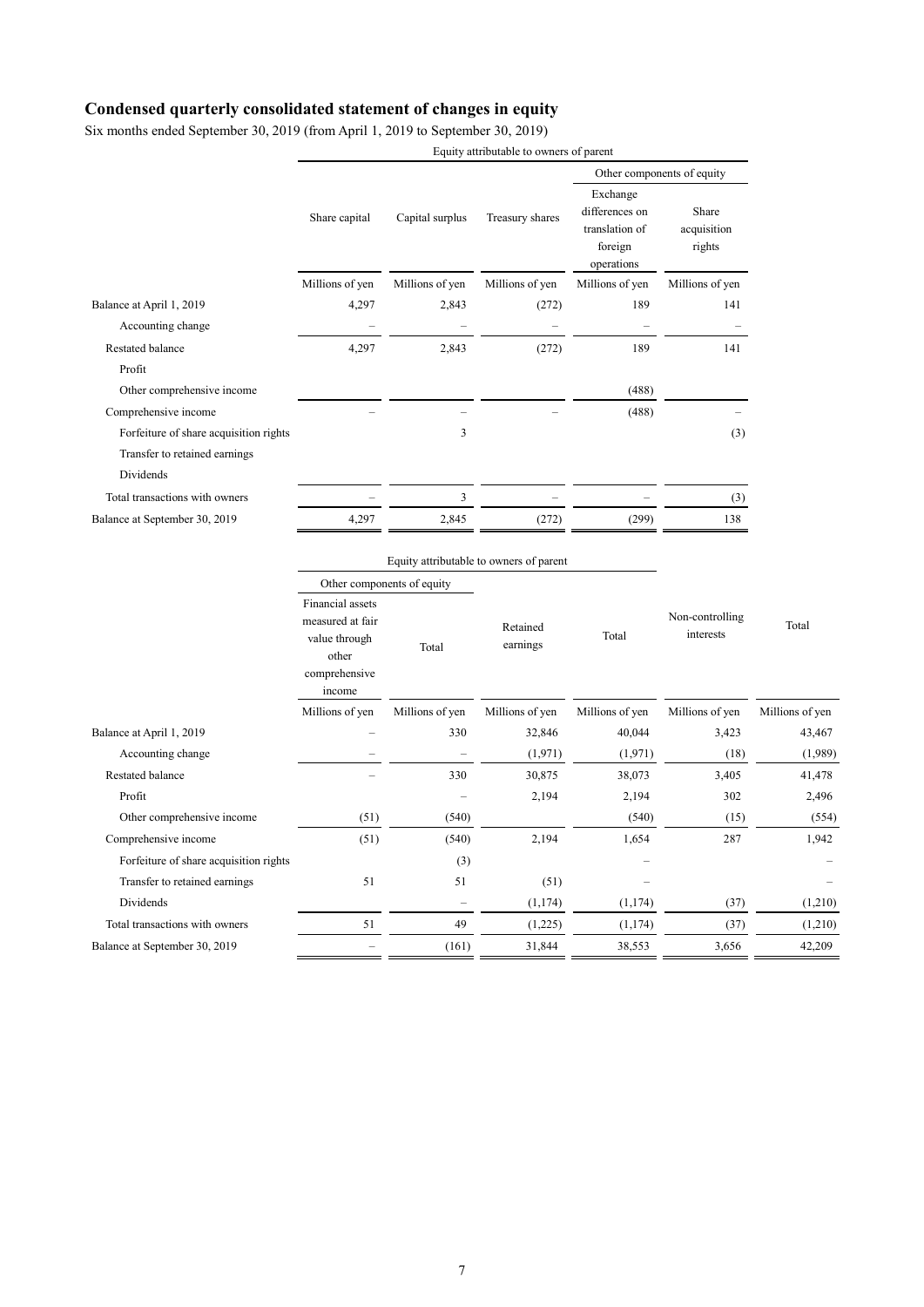|                                        | Equity attributable to owners of parent                                                   |                          |                                         |                                                                       |                                |                 |
|----------------------------------------|-------------------------------------------------------------------------------------------|--------------------------|-----------------------------------------|-----------------------------------------------------------------------|--------------------------------|-----------------|
|                                        |                                                                                           |                          |                                         | Other components of equity                                            |                                |                 |
|                                        | Share capital                                                                             | Capital surplus          | Treasury shares                         | Exchange<br>differences on<br>translation of<br>foreign<br>operations | Share<br>acquisition<br>rights |                 |
|                                        | Millions of yen                                                                           | Millions of yen          | Millions of yen                         | Millions of yen                                                       | Millions of yen                |                 |
| Balance at April 1, 2020               | 4,297                                                                                     | 2,847                    | (272)                                   | (283)                                                                 | 137                            |                 |
| Profit                                 |                                                                                           |                          |                                         |                                                                       |                                |                 |
| Other comprehensive income             |                                                                                           |                          |                                         | 263                                                                   |                                |                 |
| Comprehensive income                   |                                                                                           |                          |                                         | 263                                                                   |                                |                 |
| Purchase of treasury shares            |                                                                                           |                          | (755)                                   |                                                                       |                                |                 |
| Forfeiture of share acquisition rights |                                                                                           | 3                        |                                         |                                                                       | (3)                            |                 |
| Transfer to retained earnings          |                                                                                           |                          |                                         |                                                                       |                                |                 |
| Dividends                              |                                                                                           |                          |                                         |                                                                       |                                |                 |
| Total transactions with owners         |                                                                                           | $\mathfrak{Z}$           | (755)                                   |                                                                       | (3)                            |                 |
| Balance at September 30, 2020          | 4,297                                                                                     | 2,850                    | (1,028)                                 | (20)                                                                  | 134                            |                 |
|                                        |                                                                                           |                          | Equity attributable to owners of parent |                                                                       |                                |                 |
|                                        | Other components of equity                                                                |                          |                                         |                                                                       |                                |                 |
|                                        | Financial assets<br>measured at fair<br>value through<br>other<br>comprehensive<br>income | Total                    | Retained<br>earnings                    | Total                                                                 | Non-controlling<br>interests   | Total           |
|                                        | Millions of yen                                                                           | Millions of yen          | Millions of yen                         | Millions of yen                                                       | Millions of yen                | Millions of yen |
| Balance at April 1, 2020               |                                                                                           | (146)                    | 30,156                                  | 36,882                                                                | 3,823                          | 40,705          |
| Profit                                 |                                                                                           | $\overline{a}$           | 2,205                                   | 2,205                                                                 | 596                            | 2,801           |
| Other comprehensive income             | 460                                                                                       | 723                      |                                         | 723                                                                   | 17                             | 740             |
| Comprehensive income                   | 460                                                                                       | 723                      | 2,205                                   | 2,929                                                                 | 613                            | 3,541           |
| Purchase of treasury shares            |                                                                                           |                          |                                         | (755)                                                                 |                                | (755)           |
| Forfeiture of share acquisition rights |                                                                                           | (3)                      |                                         |                                                                       |                                |                 |
| Transfer to retained earnings          | (460)                                                                                     | (460)                    | 460                                     |                                                                       |                                |                 |
| Dividends                              |                                                                                           | $\overline{\phantom{0}}$ | (1, 174)                                | (1,174)                                                               | (28)                           | (1,202)         |
| Total transactions with owners         | (460)                                                                                     | (463)                    | (713)                                   | (1,929)                                                               | (28)                           | (1,957)         |
| Balance at September 30, 2020          | $\overline{\phantom{0}}$                                                                  | 114                      | 31,648                                  | 37,882                                                                | 4,408                          | 42,289          |

#### Six months ended September 30, 2020 (from April 1, 2020 to September 30, 2020)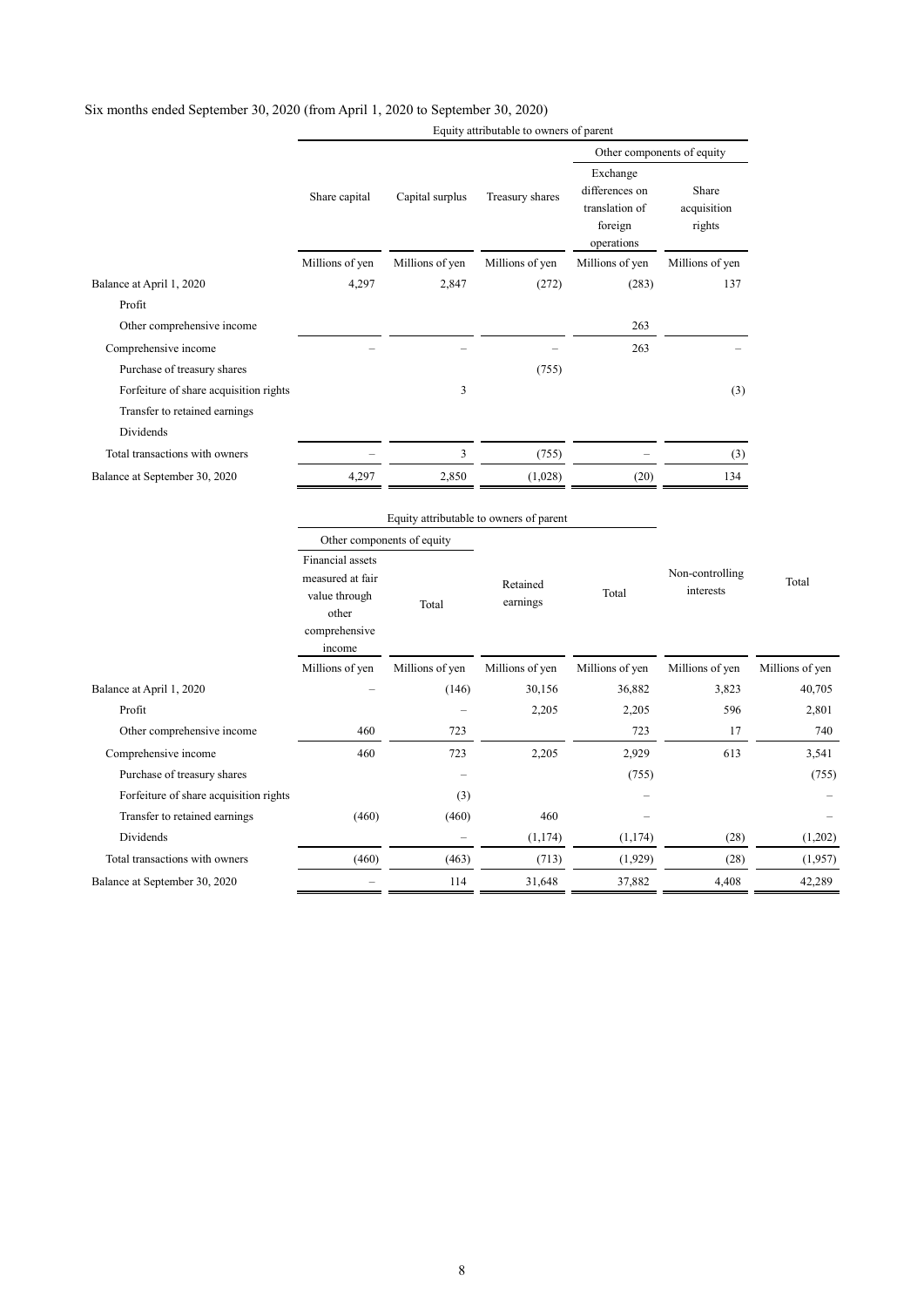### **Condensed quarterly consolidated statements of cash flows**

|                                                                            | Six months ended   | Six months ended<br>September 30, 2020 |  |
|----------------------------------------------------------------------------|--------------------|----------------------------------------|--|
|                                                                            | September 30, 2019 |                                        |  |
|                                                                            | Millions of yen    | Millions of yen                        |  |
| Cash flows from operating activities                                       |                    |                                        |  |
| Profit before tax                                                          | 3,734              | 3,639                                  |  |
| Depreciation and amortization                                              | 4,165              | 4,318                                  |  |
| Gain on bargain purchase                                                   |                    | (1, 185)                               |  |
| Interest and dividend income                                               | (54)               | (40)                                   |  |
| Interest expenses                                                          | 370                | 381                                    |  |
| Foreign exchange loss (gain)                                               | 238                | (101)                                  |  |
| Share of loss (profit) of investments accounted for using<br>equity method | (103)              | (172)                                  |  |
| Loss (gain) on sale of fixed assets                                        | (146)              | (221)                                  |  |
| Loss on retirement of non-current assets                                   | 12                 | 1                                      |  |
| Decrease (increase) in trade receivables                                   | (375)              | (716)                                  |  |
| Decrease (increase) in inventories                                         | 1,919              | 6,067                                  |  |
| Increase (decrease) in trade payables                                      | (3,793)            | (6,742)                                |  |
| Increase (decrease) in contract liabilities                                | 628                | 423                                    |  |
| Increase (decrease) in accrued consumption taxes                           | (73)               | 1,041                                  |  |
| Other                                                                      | (1,273)            | (504)                                  |  |
| Subtotal                                                                   | 5,250              | 6,188                                  |  |
| Interest and dividends received                                            | 107                | 131                                    |  |
| Interest paid                                                              | (374)              | (406)                                  |  |
| Income taxes refund (paid)                                                 | (1,237)            | (1,076)                                |  |
| Net cash provided by (used in) operating activities                        | 3,746              | 4,836                                  |  |
| Cash flows from investing activities                                       |                    |                                        |  |
| Payments into time deposits                                                | (12)               |                                        |  |
| Proceeds from withdrawal of time deposits                                  | 1                  |                                        |  |
| Purchase of property, plant and equipment                                  | (4,706)            | (2,942)                                |  |
| Proceeds from sale of property, plant and equipment                        | 1,302              | 1,488                                  |  |
| Purchase of intangible assets                                              | (37)               | (13)                                   |  |
| Purchase of investment securities                                          | (44)               |                                        |  |
| Proceeds from sale of investment securities                                | 62                 | 13                                     |  |
| Proceeds (Payments) from (for) acquisition of<br>subsidiaries              | (1, 195)           | 301                                    |  |
| Payments for loans receivable                                              |                    | (20)                                   |  |
| Collection of loans receivable                                             | 290                | 92                                     |  |
| Payments of leasehold and guarantee deposits                               | (60)               | (42)                                   |  |
| Proceeds from refund of leasehold and guarantee                            |                    |                                        |  |
| deposits                                                                   | 51                 | 47                                     |  |
| Other                                                                      | (4)                | 9                                      |  |
| Net cash provided by (used in) investing activities                        | (4,353)            | (1,067)                                |  |